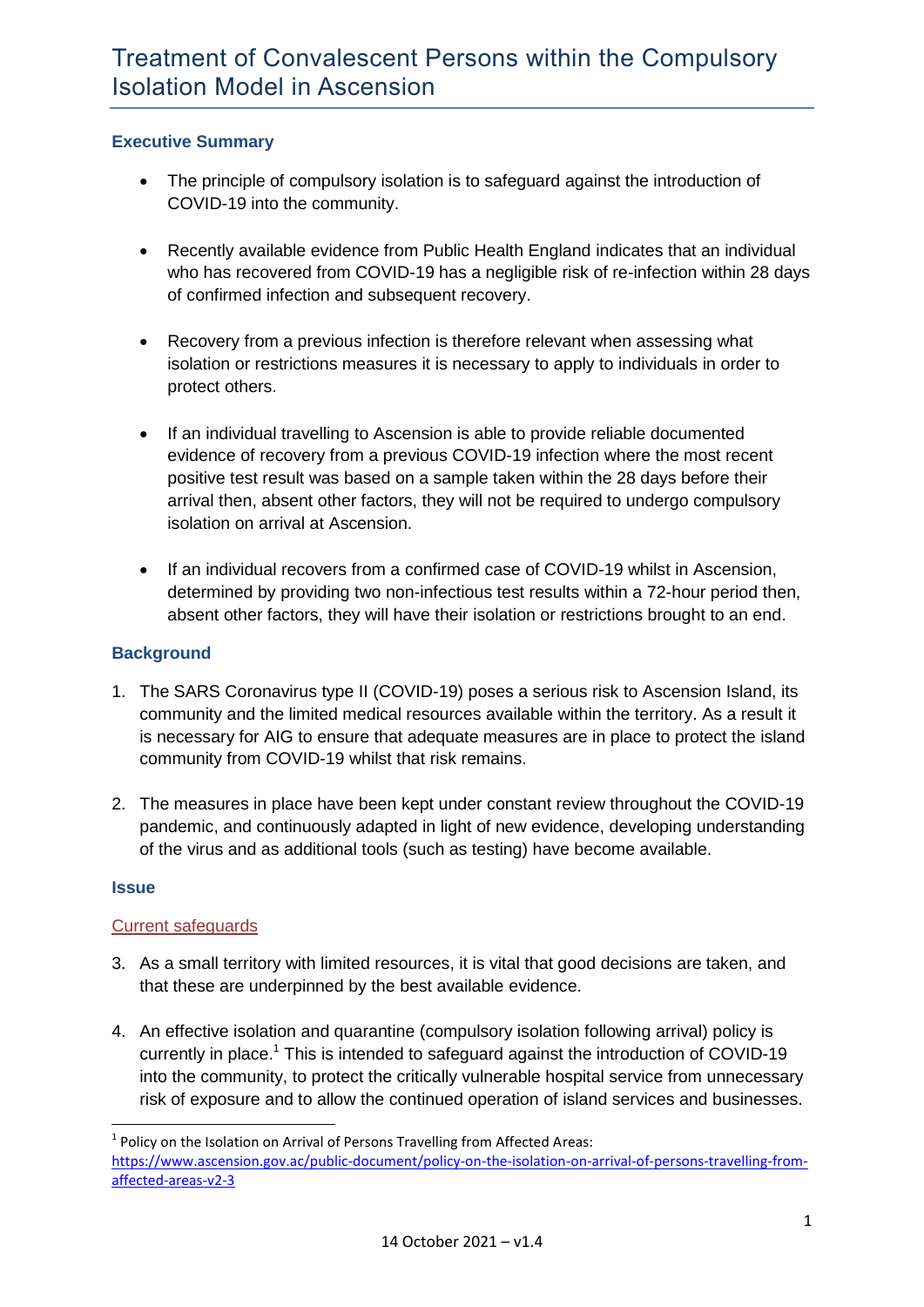The current approach is predicated on the fact that Ascension, unlike most of the rest of the world, is in the fortunate position of not having established spread of the virus in the community.

- 5. In order to safeguard against the introduction of COVID-19 into the community, current AIG policy requires a period of strict compulsory isolation on arrival for travellers from affected areas. It is to be observed by all arrivals reasonably suspected by the Senior Medical Officer (SMO) to be potential sources of COVID-19. This is enforced using the powers set out in the *Public Health (Coronavirus) (Temporary Provisions) Regulations 2020*.
- 6. The powers set out in the *Public Health (Coronavirus)(Temporary Provisions) Regulations 2020* to impose compulsory isolation (regulation 13), or restrictions short of compulsory isolation (regulation 14), are principally exercised in respect of arrivals whom the SMO has reasonable grounds to suspect are or may be infected with coronavirus and who therefore pose a risk of passing on the virus to others. These powers are exercised only when the SMO considers it necessary and proportionate to do so in order to safeguard against the risk of that person passing on the virus to others.

## Evidence concerning the effect of recovery from a previous infection

- 7. As territories with widespread vaccination have begun to relax previously strict public health measures, infection rates, both detected and assumed, have been steadily increasing. As such, the understanding of the impact on individuals of vaccination, as well as infection, has developed.
- 8. In August and September 2021 AIG received further advice from experts in Public Health England (PHE) regarding the likelihood of re-infection in convalescent COVID-19 patients (i.e. those who have recently recovered from a previous infection of COVID-19). It is now understood that recovery from a previous infection provides an individual with a high level of immunity against COVID-19 for at least a limited period following their recovery and in particular during the period immediately after recovery. This is based on the current understanding of cross-immunity and susceptibility to reinfection with regard to known variants<sup>2</sup>.
- 9. Noting the rising infection rates in feeder territories to Ascension, it is becoming more likely that an individual meeting this description will arrive at Ascension. As such it is necessary to ensure that the protocols in place for managing arrivals to Ascension continue to accurately reflect and effectively respond to the real world environment.
- 10. Therefore, if an individual is able to provide documented evidence which satisfies the SMO that the individual has recently recovered from a previous infection then, absent other factors, that individual is unlikely to be considered to pose a risk of passing on the virus to others. In that case, the requirement for that individual to isolate, or to continue to isolate, could be removed without undermining the effectiveness of the overall system of managing arrivals to the territory.<sup>3</sup>

 $\overline{\phantom{a}}$ 

 $2$  Correspondence between Dr Nick Gent (PHE) and Dr Bill Hardy (AIG) on 30 August 2021

<sup>&</sup>lt;sup>3</sup> Correspondence between Dr Nick Gent (PHE) and Dr Bill Hardy (AIG) on 07 September 2021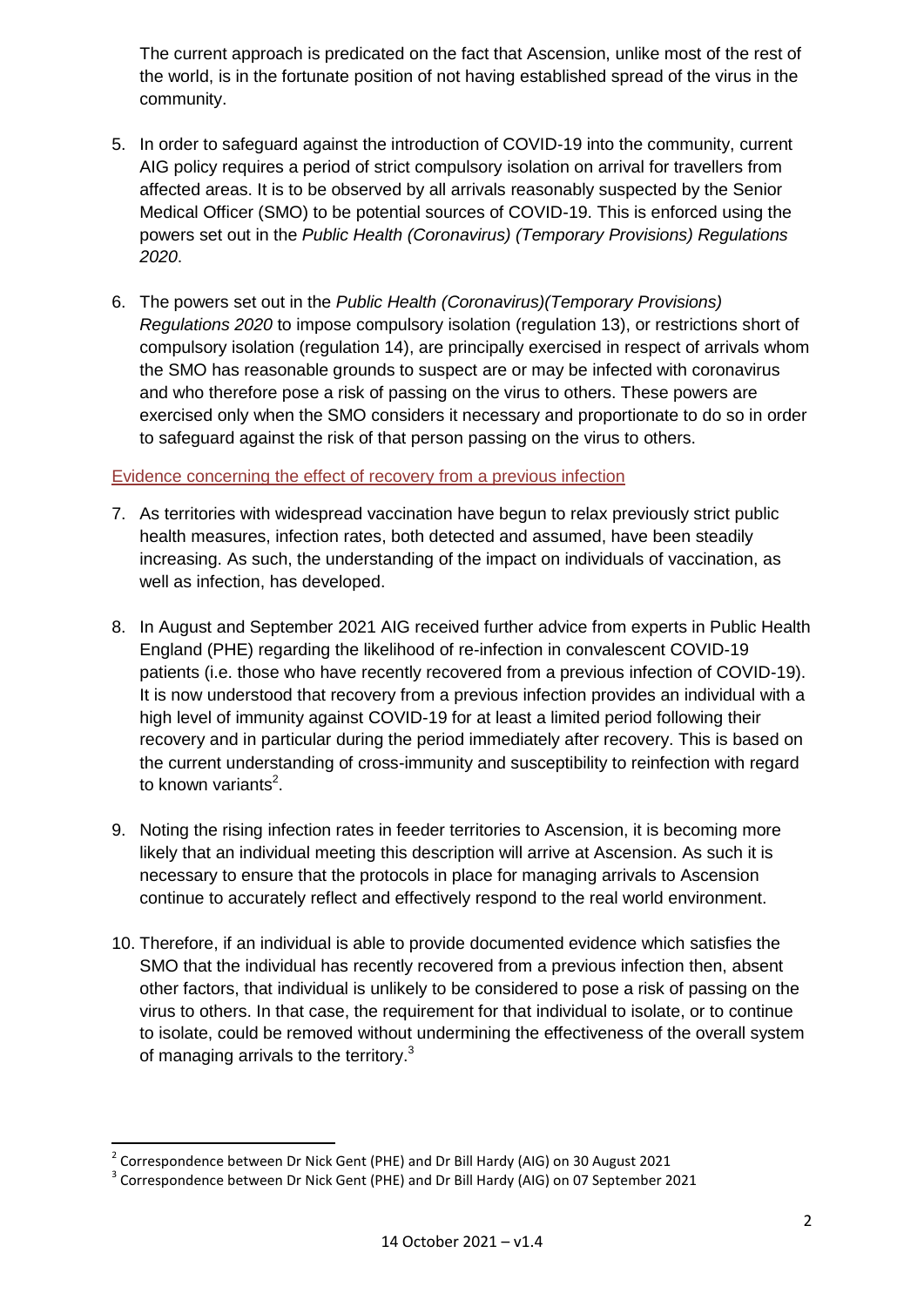11. This principle aligns with that of the quarantine free air travel corridor that has been in place since May 2021 between the COVID-19 free islands of Ascension and St Helena, and between Ascension and the Falkland Islands. Due to the protocols in place prior to and during the flight, as well as on arrival at Ascension, the SMO can satisfy themselves that when certain criteria are met the risk to the public from those arriving on the flight can be effectively managed. As such, compulsory isolation on arrival may not be applied to certain categories of passengers.

# **Principles**

- 12. As stated in AIG's *Policy on the Isolation on Arrival of Persons Travelling from Affected Areas*, public health COVID-19 measures should seek to ensure:
	- the community is sufficiently safeguarded from direct transmission of COVID-19;
	- community-acquired infection and spread is prevented from becoming established.
- 13. Decisions on the measures being applied should:
	- be based on the best scientific evidence available at the time;
	- be kept under constant review and be adapted in light of new scientific evidence that becomes available.

## **Actions and considerations**

#### Decision-making process

14. When considering measures to safeguard against COVID-19, the decision-making process followed by AIG is broadly:

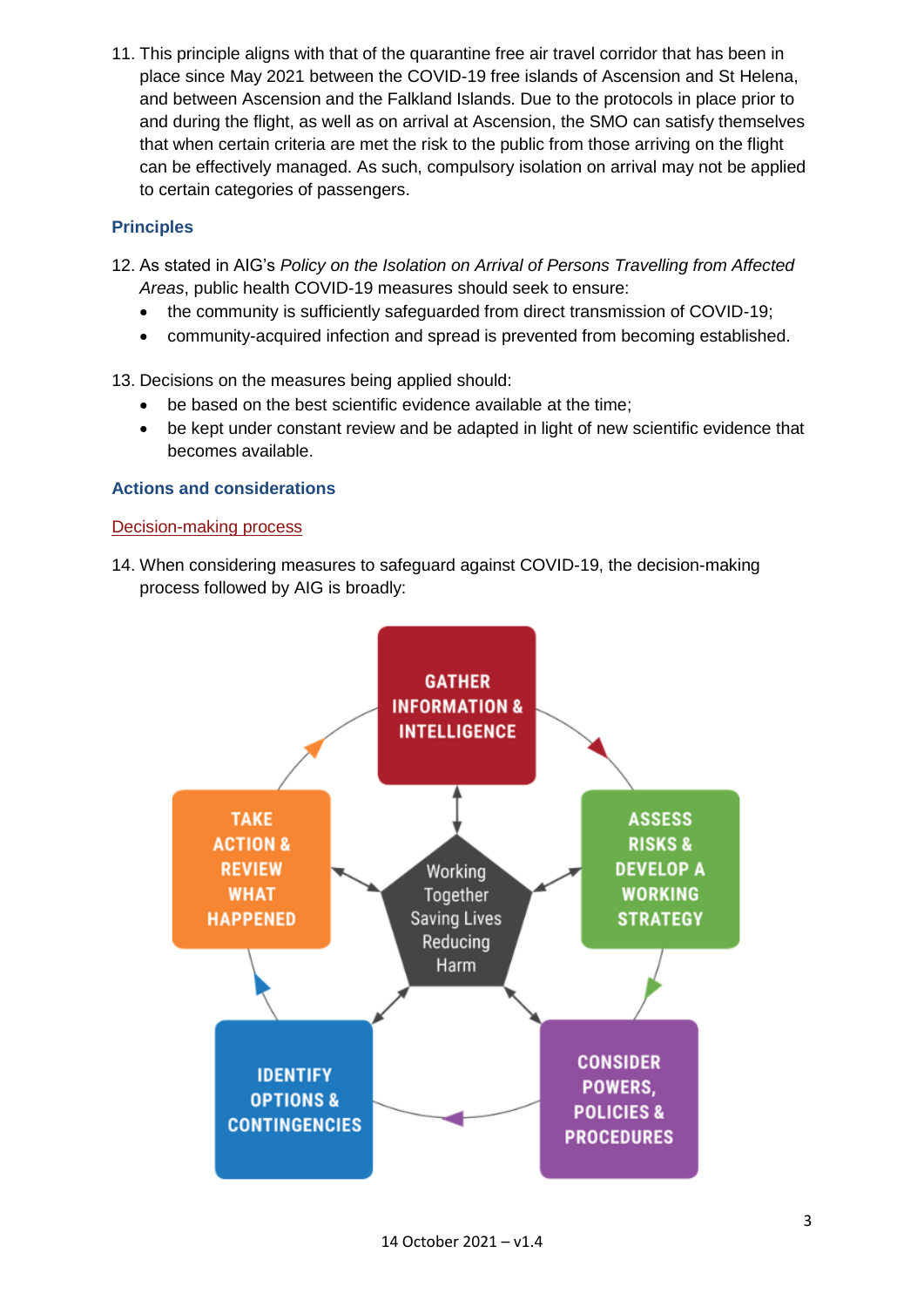# Process for considering adaptions to isolation protocols

15. Applied specifically to considering potential adaptions to the protocols for the compulsory isolation of arrivals, the decision-making process looks as follows:



#### Proposed adaptions: arrivals

- 16. Based on further advice from experts in PHE, a new category of "**Convalescent COVID-19 individual**" will be included in the *Policy on the Isolation of Arrivals from Affected Areas*. The risk posed by such an individual is such that, absent other factors, their isolation or continued isolation is unlikely to be necessary in order to protect others.
- 17. AIG defines a "convalescent COVID-19 individual" as: **an individual who has recovered from a previous COVID-19 infection where the most recently documented confirmation of infection is a PCR test result based on a sample taken not more than 28 days before the individual's arrival in Ascension.**
- 18. For the purpose of this definition, an individual will be considered to have "recovered from a previous COVID-19 infection" if they return both: (a) a negative pre-departure PCR test result (i.e. within 72 hours of scheduled departure for Ascension), and (b) a negative PCR test result on arrival at Ascension.
- 19. **Process:** if an individual seeks to have isolation or restrictions measures waived on the basis that they are a "convalescent COVID-19 individual" as defined above then the following process applies:
	- a. The individual must make a request to the Chief Immigration Officer and the SMO **not less than five working days** prior to the scheduled arrival date at Ascension. The individual must provide acceptable supporting evidence of their previous COVID-19 infection, a copy of which may be retained on file. The SMO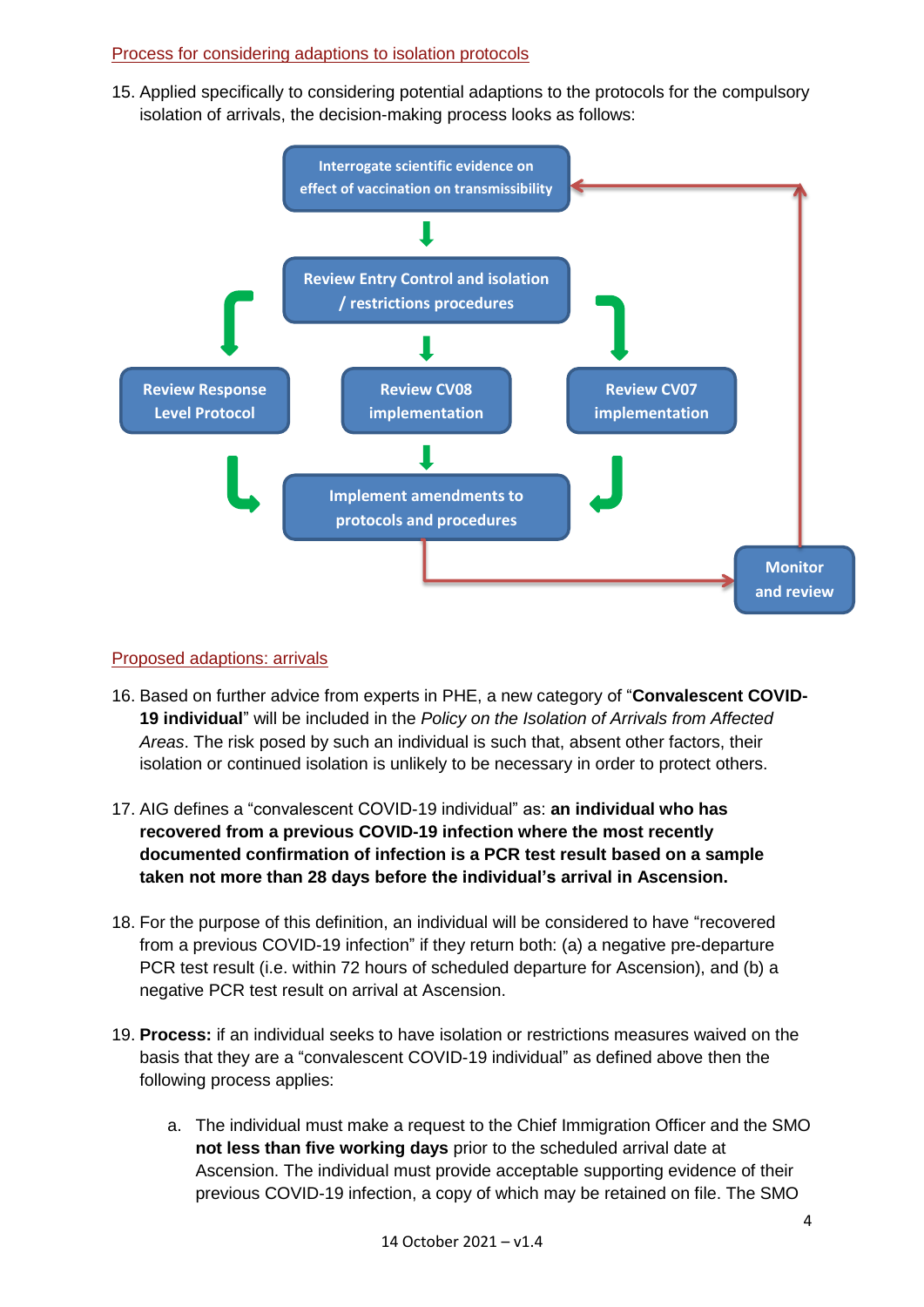may also request further medical information from the individual as necessary for their request to be considered.

- b. If the SMO is satisfied with the supporting evidence provided then the SMO will make a *provisional* decision that the individual may forego isolation or restrictions on arrival. That decision is contingent on the individual's pre-departure and arrival tests both being negative, and remains provisional until the individual arrives in Ascension and result of the individual's arrival test is known.
- c. If the SMO is not satisfied with the supporting evidence provided then the individual may be subject to isolation or restrictions measures on arrival as appropriate according to their vaccine status and in line with AIG's *Policy on the Isolation on Arrival of Persons Travelling from Affected Areas*.
- d. Once a provisional decision has been made, the CIO will inform the individual (and where applicable with regard to isolation accommodation, their employer) of that decision.
- e. An individual who subsequently returns a positive pre-departure test will not be permitted to travel to Ascension and will need to make a further request once they have recovered and their travel has been rearranged.
- f. The SMO will make a final decision once the individual arrives in Ascension and the result of their arrival test is known.
- 20. **Acceptable supporting evidence**: supporting evidence is likely to be considered acceptable if it is in the form of a document issued by either: (a) a public sector organisation in the country or territory from which the individual has travelled, or (b) a private sector business approved by the government of that country or territory to provide PCR testing services in respect of COVID-19 at the time the relevant PCR test was processed (such as for use for travel).
- 21. It has been confirmed by PHE that in the context of COVID-19 convalescence, vaccination status has little impact if a 28-day window of convalescence is applied<sup>4</sup>. As such the above adaptions will be applied to all individuals, regardless of vaccination status.
- 22. However, as with all COVID-19 protocols currently in place, these will ultimately be considered on a case-by-case basis and applied at the discretion of the SMO based on their clinical judgement and assessment.

# Duration of period of deemed convalescence

23. Some territories are allowing arrivals to benefit from a period of convalescence of 90 days following a previous infection and subsequent recovery (e.g. USA, Falkland Islands, etc.) when considering what impact a previous infection has with regard to quarantine protocols. Whilst some territories may be willing to accept a greater level of comparative risk, based on Ascension's specific circumstances a more conservatives period of 28

<sup>1</sup> <sup>4</sup> Correspondence between Dr Nick Gent (PHE) and Dr Bill Hardy (AIG) on 03 September 2021